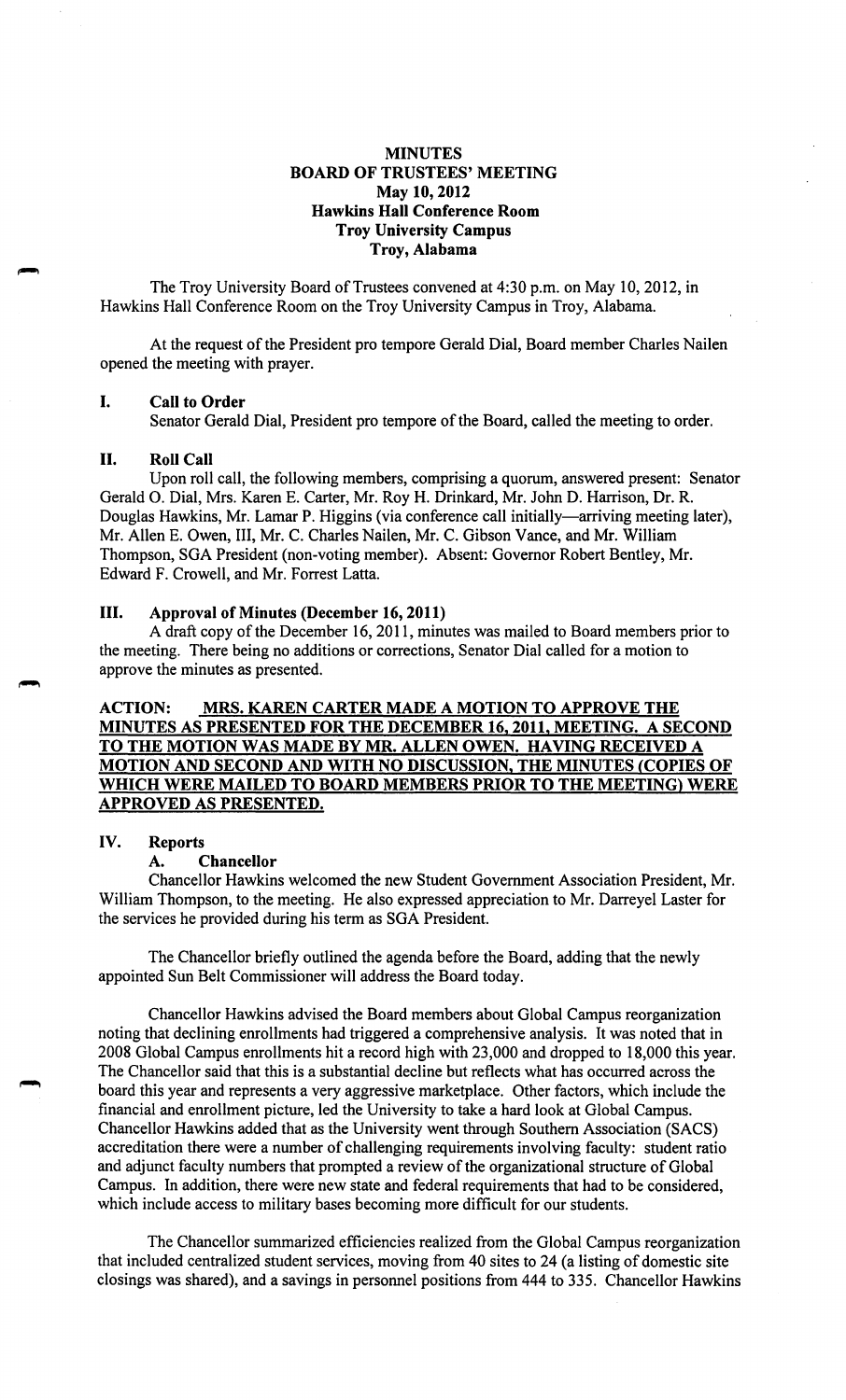outlined Global Campus priorities that included online delivery, activities within 300 miles of Troy-face to face in-class offerings as well as online supplemented, and beyond 300 miles of Troy the preferred delivery system online. It was noted that this does not mean the students at the military sites to be closed will not be serviced, it just means that they will be served in a different manner.

Chancellor Hawkins updated the Board members on the University's initiative to become a tobacco-free campus effective August  $13<sup>th</sup>$ . It was noted that more than 300 institutions in the United States are now tobacco-free facilities. This initiative is part of a campaign to promote health and well-being of our University family. Information promoting the tobacco-free campus has been disseminated widely to faculty and staff, to students through Impact Sessions, and through signage. It was noted that there will be a health insurance differential in this effort which is not intended to be punitive but will assist the University in enforcing the policy.

An update was given on the Legislature and it was noted that the Education Trust Fund monies will be cut 5% (\$2.3M) from \$46M, a drop from \$62M in 2008. The Chancellor advised Board members that House Bill 626 will allow our Board's Standing Committees to meet electronically; there was no objection to the Bill from the Alabama Press Association.

Chancellor Hawkins gave an update on building projects to include the new arena, Long Hall, Amphitheater, Confucius Institute, and the Riverfront Project in Phenix City. He added that the new arena will house the newly created Troy Sports Hall of Fame and the first time the arena will be used will be for the Hall of Fame Induction Ceremony on August  $10<sup>th</sup>$  when the University will honor eleven inductees. In regard to Long Hall, demolition is set to begin in June 2012 with a projected opening in the Fall 2013. Dedication for the Amphitheater is set for Spring 2013. It was noted that the Phenix City Riverfront Project is an \$8.6M project and it will be a four-story building.

The Chancellor shared the following dates to remember:

- May 11, 2011, Commencement ceremonies with Congressman Martha Roby and Coach Don Maestri delivering addresses at the split commencement ceremonies
- May 20 Dothan Commencement, Davis Malone speaker
- May 21, Montgomery Commencement, Bishop Theresa Snorton speaker
- July 27, Troy Commencement
- August 10, Hall of Fame Induction

In closing, Chancellor Hawkins introduced Karl Benson, newly appointed Commissioner of the Sun Belt Conference. Commissioner Benson comes to the Sun Belt Conference from the Western Athletic Conference (WAC) where he served as commissioner since 1994. Commissioner Benson will address the Board later in the meeting.

Chancellor Hawkins responded to a question from Mr. Charles Nailen regarding the Global Campus reorganization/site closings and what we may have learned from our competitors that prompted us to close sites and how it could make us better providers. The Chancellor said that in the aftermath of 9-11 with the difficulty to access military bases and the drop in the number of the military student population our presence was not justified. It was noted that now approximately 75% of military students are served online. Chancellor Hawkins added that the University will continue to be more aggressive in serving military students.

Mr. Nailen expressed appreciation to Mr. Higgins, Senator Dial, and others for their help in promoting the Bill to allow Board Committees to conduct business electronically. Senator Dial added that the Bill in the long-term will allow the Board to be more efficient. He added that another Bill in the Legislature will raise the competitive bid law to \$15,000 and it will go into effect when the Governor signs it.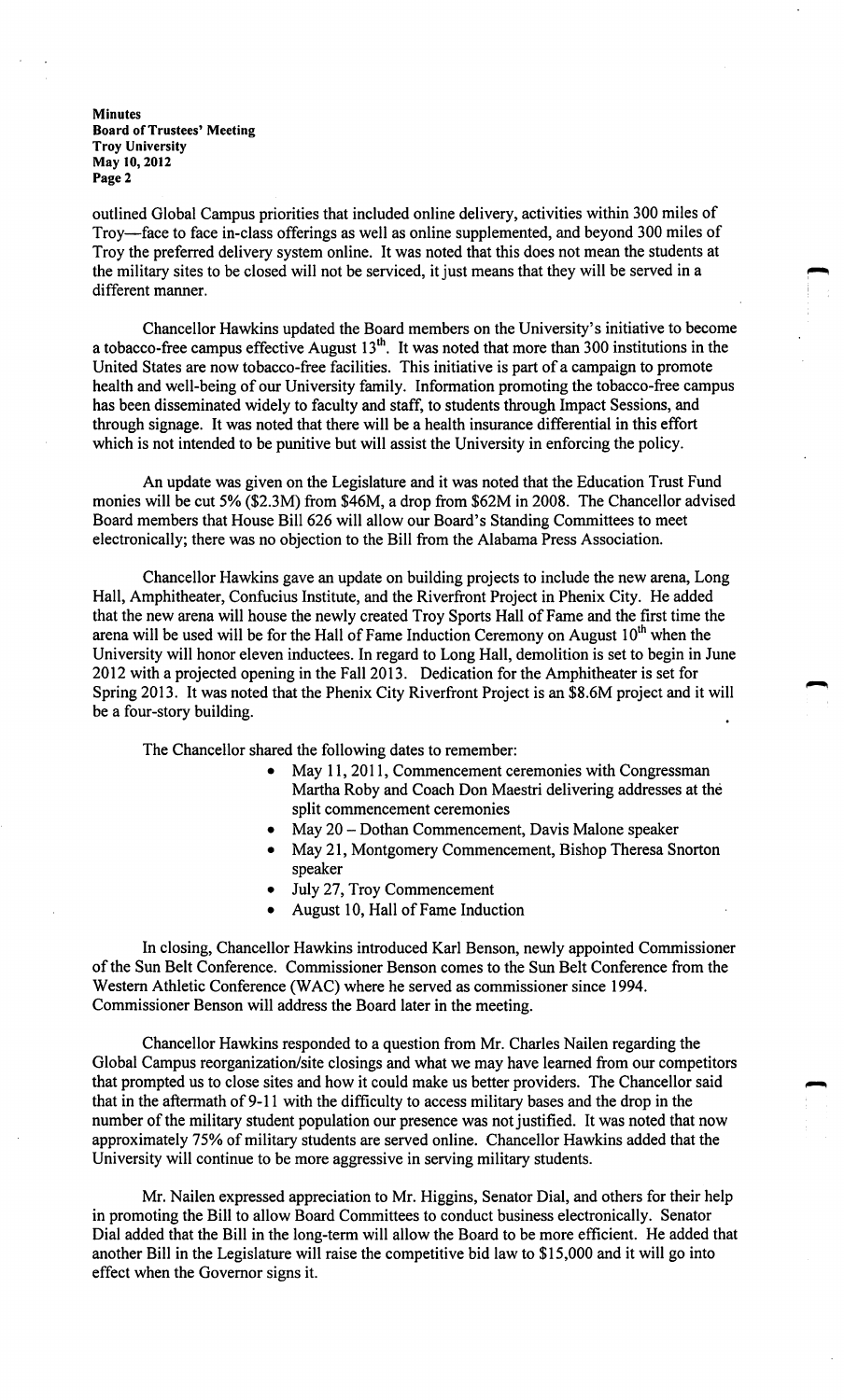# **B. Board Committee Reports**

# • **Academic Affairs Committee, Honorable Karen Carter**

Mrs. Carter said the Academic Affairs Committee had no report at this time. The Committee will be meeting in the summer and one of the things to be discussed will be our course offerings with a focus on how we can attract more students through our offerings.

#### • **Finance Committee, Honorable John Harrison**

Prior to giving the Finance Committee report, Mr. Harrison called upon Dr. Jim Bookout, Senior Vice Chancellor for Finance and Business Affairs, to give a financial report.

#### • **Finance Report, Dr. Jim Bookout**

Dr. Bookout provided Board members with a copy of his report and shared the following highlights. Dr. Bookout's presentation covered 2012 progress to date, 2013 revenue considerations, 2013 revenue sources, and 2013 proposed rate changes. In regard to 2012 progress to date, Dr. Bookout shared budget comparisons from 20 IO to present showing original budgets and year-to-date figures. It was noted that the comparisons show that the University is on target with budgets as compared to previous years. Dr. Bookout noted that the University receives 60% of its revenue by the six-month time frame, and he said there are no surprises in our revenue stream as well as that of our expenditures as compared to previous years. Looking at 2013 revenue considerations, Dr. Bookout provided the following projected reduction in revenue and revenue to offset the loss:

- Loss of Revenue
	- ► \$2.3M-Reduction in 2013 State Appropriation from 2012 level (AL)
	- ► \$6.7M-Loss of Credit Hour Production (AL)
	- ► \$10M-Loss of Credit Hour Production (Global Campus)
	- ► \$1.8M-Eliminate Technology Fee (Global Campus)
- Revenue to Offset Loss
	- ► \$4.2M-Undergraduate & Graduate Tuition Increase (AL)
	- ► \$LIM-General Fee Increase (AL)
	- ► \$340k-Dining Dollar Increase (Troy Campus)
	- ► \$3 l 5k-Meal Plan Increase (Troy Campus)
	- ► \$323k-Housing Rate Increase (Troy Campus)
	- ► \$4.6M-Revenue from Tuition Increase (Global Campus)

Dr. Bookout explained how a determination is made for 2013 revenue considerations. We first determine external funding level, i.e., state appropriations; assess the impact of mandatory cost increases, i.e., Teacher Retirement System, Health insurance, etc.; project tuition fee and auxiliary revenue with current rates and projected credit hour production, and then assess the need for rate increases or expenditure budget reductions.

A summary of proposed tuition and fee increases was shared by Dr. Bookout. Alabama campuses will increase undergraduate (UG) tuition from \$235 to \$249, graduate from \$290 to \$307, general fee from \$28 to \$32, dining dollars from \$200 to \$250,, housing—minimum \$1,350/\$1,418 to maximum \$2,530/\$2,657, and meal plan from \$1,465+tax to \$1,553+tax.

Global Campus (GC) undergraduate tuition will increase from minimum \$210/\$230 to maximum \$260/280, GC graduate minimum \$260/\$300 to maximum \$375/\$420, eTroy UG \$260 to \$280, eTroy graduate \$440 to \$450, and the technology fee will be eliminated.

Mandatory cost increases, as reported by Dr. Bookout, will include a 5% increase in Retiree PEEHIP as well as in health insurance. Specialized accreditation is also factored in when looking at mandatory cost increases.

Dr. Bookout briefed Board members on revenue sources, both externally controlled and internally controlled. A twenty-year history of state appropriations was provided and Dr.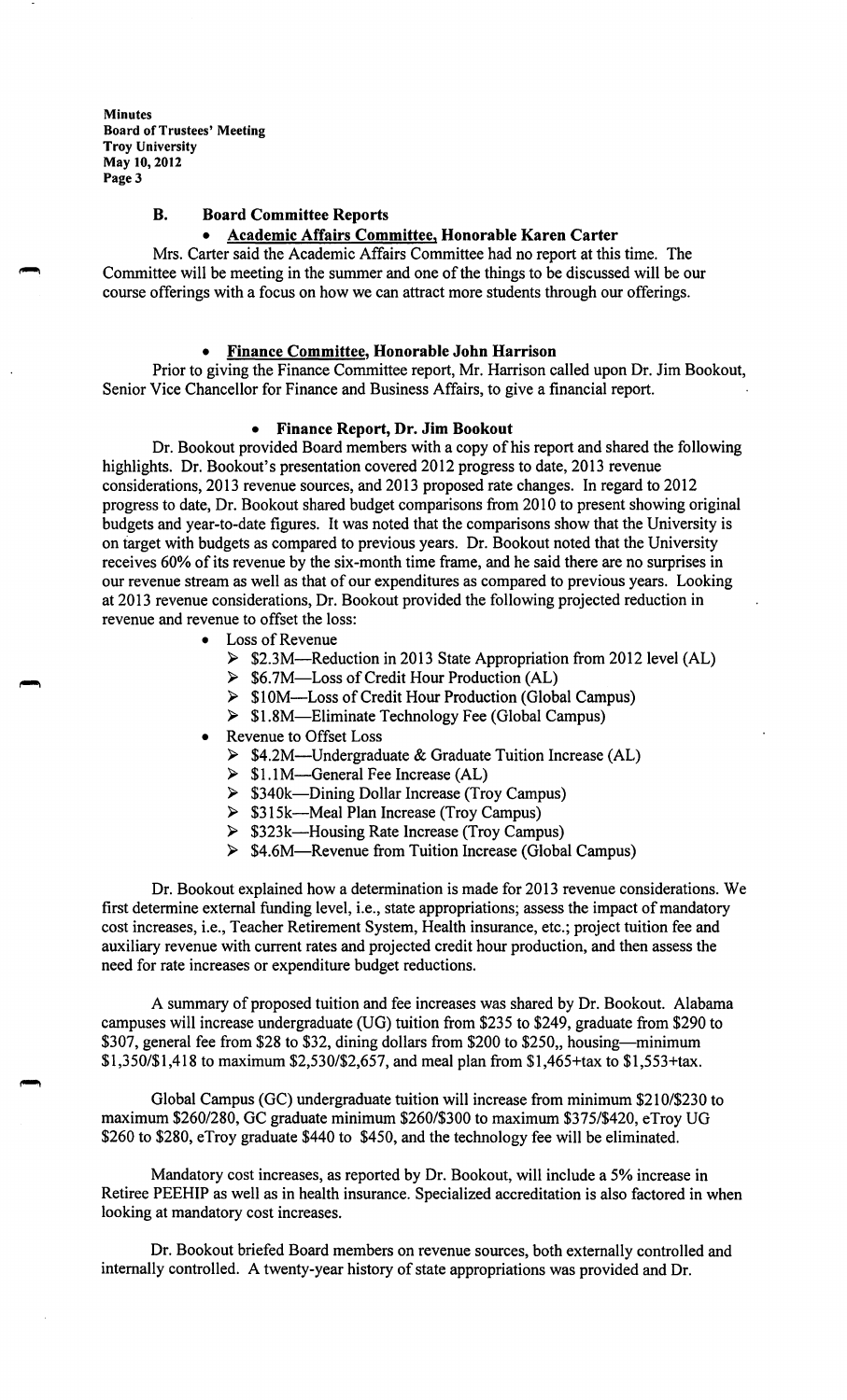Bookout noted that 2008 state appropriations were an anomaly at 62.2M and 2013 state appropriations projected for 44M.

In closing, in regard to tuition rate changes, Dr. Bookout shared a comparison of TROY compared to other state institutions, reporting that Auburn University's rate increase is 8% as is Auburn University Montgomery. All other state institutions have not announced their tuition rate increases.

## • **Resolution No. I-Changing the Tuition Rates and Fee Structure**

Mr. Harrison stated the Finance Committee met on Monday and had a lengthy discussion on the proposal being submitted today for the full Board's consideration. He added that the committee fully understands the loss of funding and the lack of equitable funding from state appropriations. He asked Finance Committee members to make comments, if they would like to do so. Understanding the state of the economy and the demographics of our makeup, he stated that he was firmly in favor of recommending the rate increase. Mr. Owen commended the Finance Committee chair, committee members, and Dr. Bookout for all of the hard work that went into developing a proposed recommendation. Mr. Nailen said he appreciated Mr. Harrison's comment about the value of product we offer and that we do a good job with what we provide. There being no further comments Mr. Harrison stated that the Finance Committee unanimously recommended the passage of Resolution No. 1.

# **ACTION: Senator Dial called for a motion to adopt Resolution No. 1. With a motion from Mr. John Harrison and a second provided by Mr. Allen Owen, Senator Dial called for a vote. Resolution No. 1, which follows, was adopted.**

**Resolution No. 1** 

<sup>Resolution No. 1—Changing the Tuition Rates and Fee Structure</sup>

**WHEREAS,**Troy University will receive a five percent reduction in its state appropriations for the fiscal year2012-2013, totaling approximately 32% from fiscal years 2008-2012; and

**WHEREAS,**Troy University has become a self-reliant, tuition driven institution, only through good stewardship of its resources, sound financial management, and its entrepreneurial spirit has it been able to not only sustain itself during a declining economy but advance its mission; and

**WHEREAS,**Troy University's current tuition structure is as follows; and

- I. Undergraduate per credit hour tuition \$235
- 2. Graduate per credit hour tuition from \$290
- 3. eTroy tuition undergraduate per credit hour tuition \$260
- 4. eTroy tuition graduate per credit hour tuition \$440

**WHEREAS,** Troy University's current fee structure is as follows; and

- 1. Student dining fee of \$200 per term for Troy campus students taking 9+ cr. hr.'s (unless all 9 are online)
- 2. General Fee \$28.00 per credit hour

**WHEREAS,**Troy University's proposed tuition structure is as follows; and

- 1. Undergraduate per credit hour tuition \$249
- 2. Graduate per credit hour tuition from \$307
- 3. eTroy tuition undergraduate per credit hour tuition \$280
- 4. eTroy tuition graduate per credit hour tuition \$450

**WHEREAS,**Troy University's proposed fee structure is as follows; and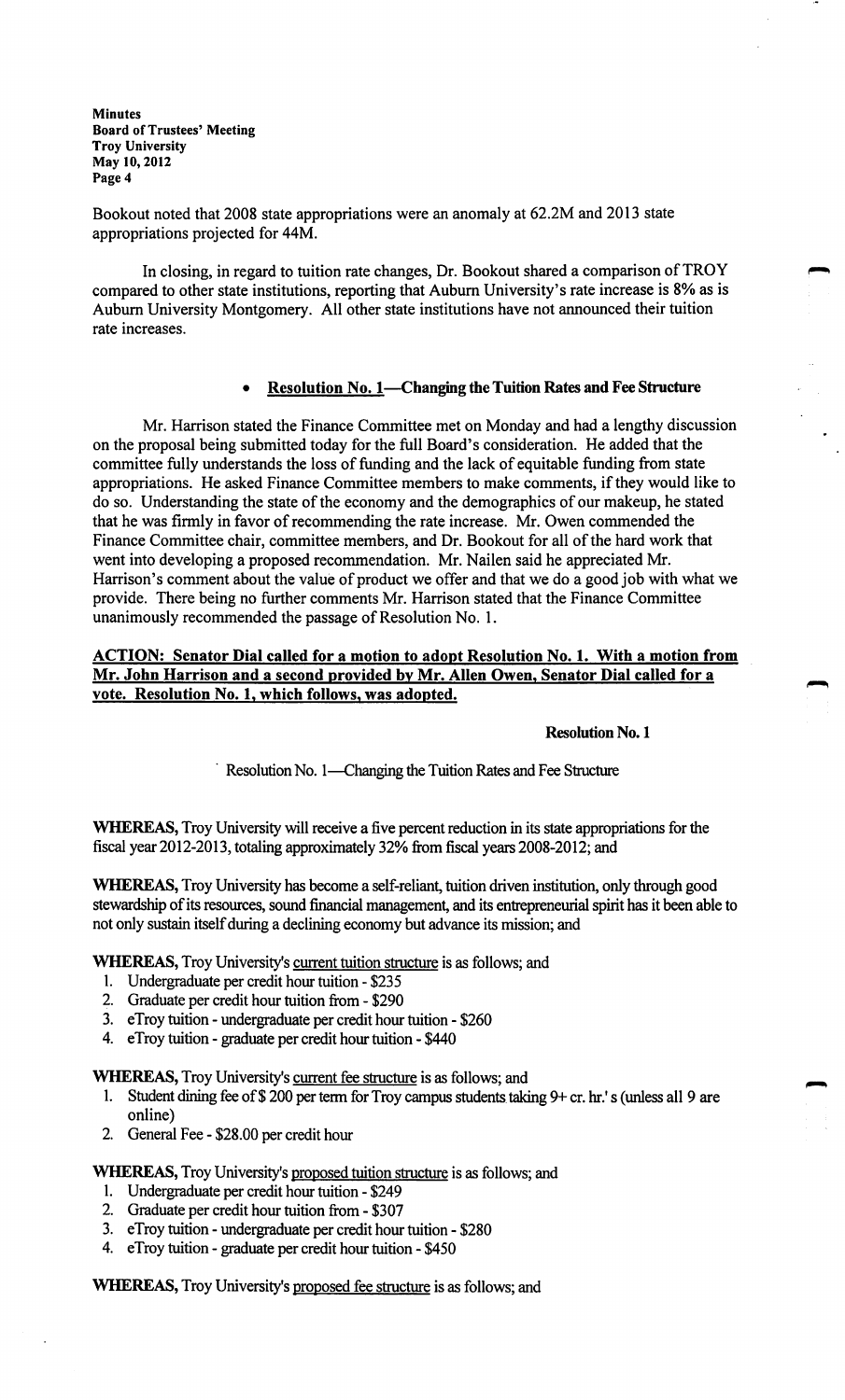- 1. Student dining fee of \$250 per term for Troy campus students taking 9+ cr. hr.'s (unless all 9 are online)
- 2 General Fee \$32.00 per credit hour

**THEREFORE, BE** IT **RESOLVED BY THE BOARD OF TRUSTEES** that Troy University proposes to increase the tuition and fee structure, as proposed, with the understanding that the Chancellor is authorized to set the final rate at some date after the legislative budget process is final.

# • **Resolution No. 2-- Transfer of University Internally Restricted Funds to the Troy University Foundation**

Mr. Harrison stated that Resolution No. 2 was discussed by the Finance Committee in the context of the Newman Center, which has been suspended at this time to work out some problems. He asked everyone to take time to reread the Resolution and then he would make further comments. Mr. Harrison said that after recent discussions with the Chancellor and based on the interest rate environment, he saw an opportunity where the University could possibly make a transfer of up to \$10M from the University's internally restricted funds to the Troy University Foundation which would help us in many ways. This action would give us an opportunity to have a better return on our funds since we are restricted by the Code of Alabama and the university policy as to where funds can be available. It would enhance our credit rating with Moody's and also give us some other ranking availability. The transferred funds would be at the discretion of the Foundation Board of Directors and managed by the Foundation's Stewardship Committee to make sure that there is maximum return and that risk parameters are followed. Mr. Harrison stated that it will be up to the Board of Trustees to know when the funds are transferred, how much is transferred, and what it is doing because they will be ultimately responsible in making sure the investments are risk free.

Resolution No. 2

**ACTION: Following his report, Mr. Harrison made a recommendation for adoption of Resolution No. 2. Mr. Nailen provided a second. Senator Dial opened the floor for discussion. Mr. Nailen said that although he supports the Resolution, he asked what percent of our total reserves will this \$10M represent. Dr. Bookout responded that it represents about 15%. Further, Mr. Nailen inquired as to how liquid these funds will be to us through the Foundation. Mr. Harrison stated that the transfer back of funds could almost be immediate when needed. There being no further discussion, Senator Dial called for a vote. The Board unanimously adopted Resolution No. 2.** 

**Resolution No. 2** 

Transfer of University Internally Restricted Funds to the Troy University Foundation

WHEREAS, the objective for internally restricted funds of the University is to maximize investment returns consistent with the both short-term liquidity and long-term operational needs of University; and

WHEREAS, the current investment of internally restricted funds is limited by University policy as well as the Code of Alabama to marketable securities to include:

• Direct obligations of the United States of America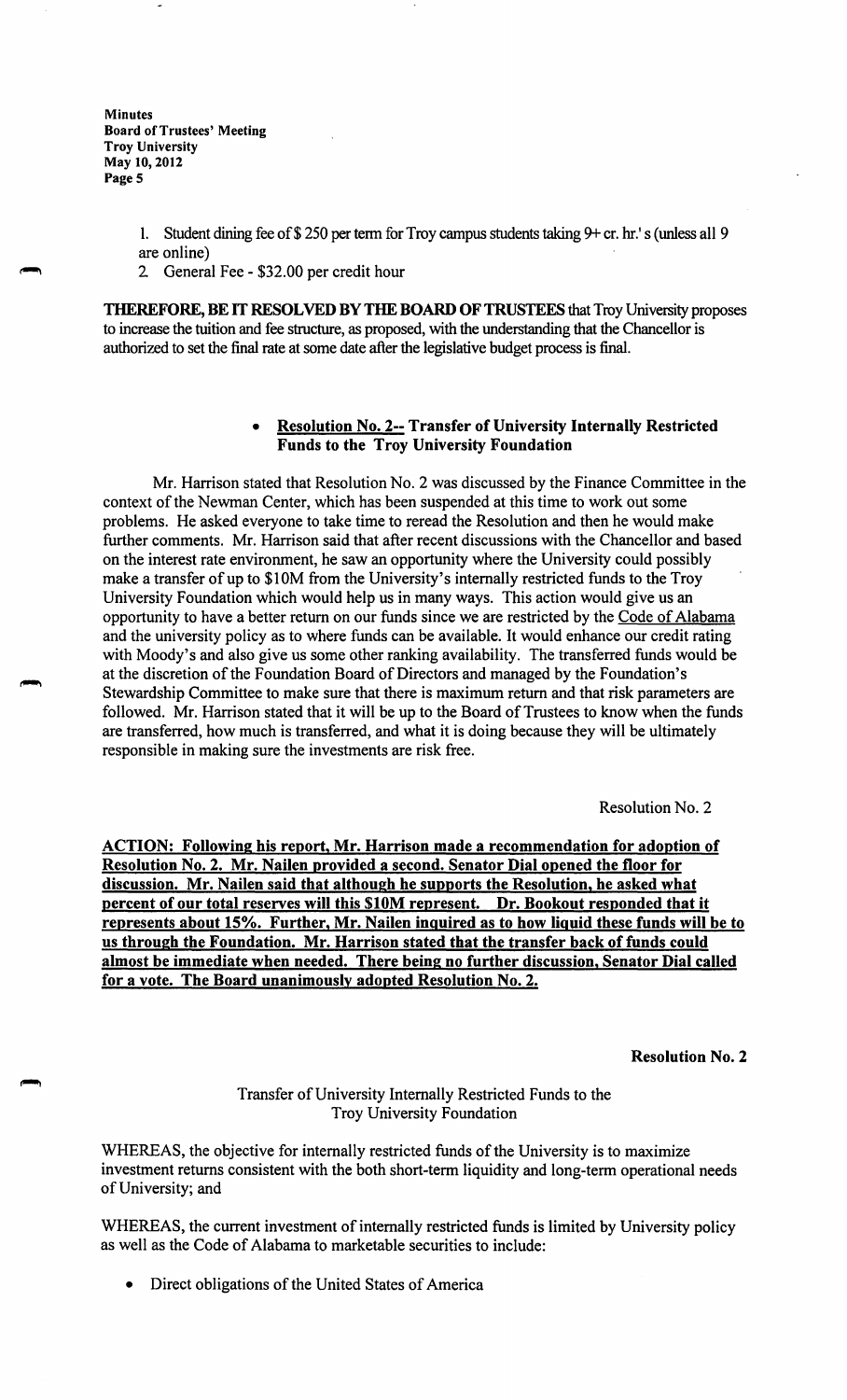> of obligations unconditionally guaranteed as to the principal and interest by the United States of America.

- Obligations of any agency or instrumentality of the United States of America.
- Repurchase agreements secured by the U.S. Government and Agency obligations.
- Shares in externally managed money-market funds, specifically approved by the Board.
- Certificates of deposit with commercial banks secured as required and approved as depositories by the Board.

WHEREAS, in order to invest internally restricted funds of the University into investment vehicles that allow such funds to achieve greater returns on investment, it is important for the University to transfer such funds to the Troy University Foundation (Foundation); and

WHEREAS, the Foundation has a structured investment policy established by its Board of Directors and managed by its Stewardship Committee to maximize investment earnings within specified risk parameters, prudently invest assets in a high quality, diversified manner and emphasize the preservation of capital plus above average rates of return on investment to the appropriate set allocation between fixed income and equity securities based upon the needs of the University; and

WHEREAS, the transfer of University internally restricted funds to the Foundation will increase the assets of the Foundation and serve to positively affect the University's overall stand-alone credit rating by the Moody's Investors Service, positively affect the University's national ranking published by *U.S. News & World Report, Forbes,* and other ranking systems conducted by professional associations, governments and academics, to achieve a higher yield on invested funds, and in general to elevate the University's profile and competitiveness nationally and internationally.

**NOW THEREFORE BE IT RESOLVED,** that the Board of Trustees may periodically transfer a portion of the University's internally restricted funds to the Troy University Foundation to be managed and invested under the policies and procedures approved by the Board of Directors of the Foundation; and

BE IT FURTHER RESOLVED THAT, the Board of Trustees approves the University's current request to transfer up to ten million dollars of the University's internally restricted funds to a newly established University Investment Fund within the Troy University Foundation.

Senator Dial recognized Mr. Lamar Higgins as he joined the meeting on site. Mr. Higgins said that although he was not present earlier in the meeting he did hear the discussion regarding on tuition rate increase. He shared with the Board some of the comments he shared with the Finance Committee last week. Mr. Higgins stated that he has full faith in the University and what the administration is doing and why the tuition increase is being presented. He said he has serious reservations about raising revenue every time state funding is cut. He further stated that he thinks we need to look seriously toward other funding mechanisms and we have to say to people that if we do not increase funding what we can expect to happen. He added that we need to do a better job for our students and staff and not raising our tuition just because state funding is cut. Further, Mr. Higgins stated that he believes when we raise tuition we should be raising our standards and raising delivery of services to students. He stated that his opposition to the tuition increase is not because we do not need it because he thinks we do. He thinks that if are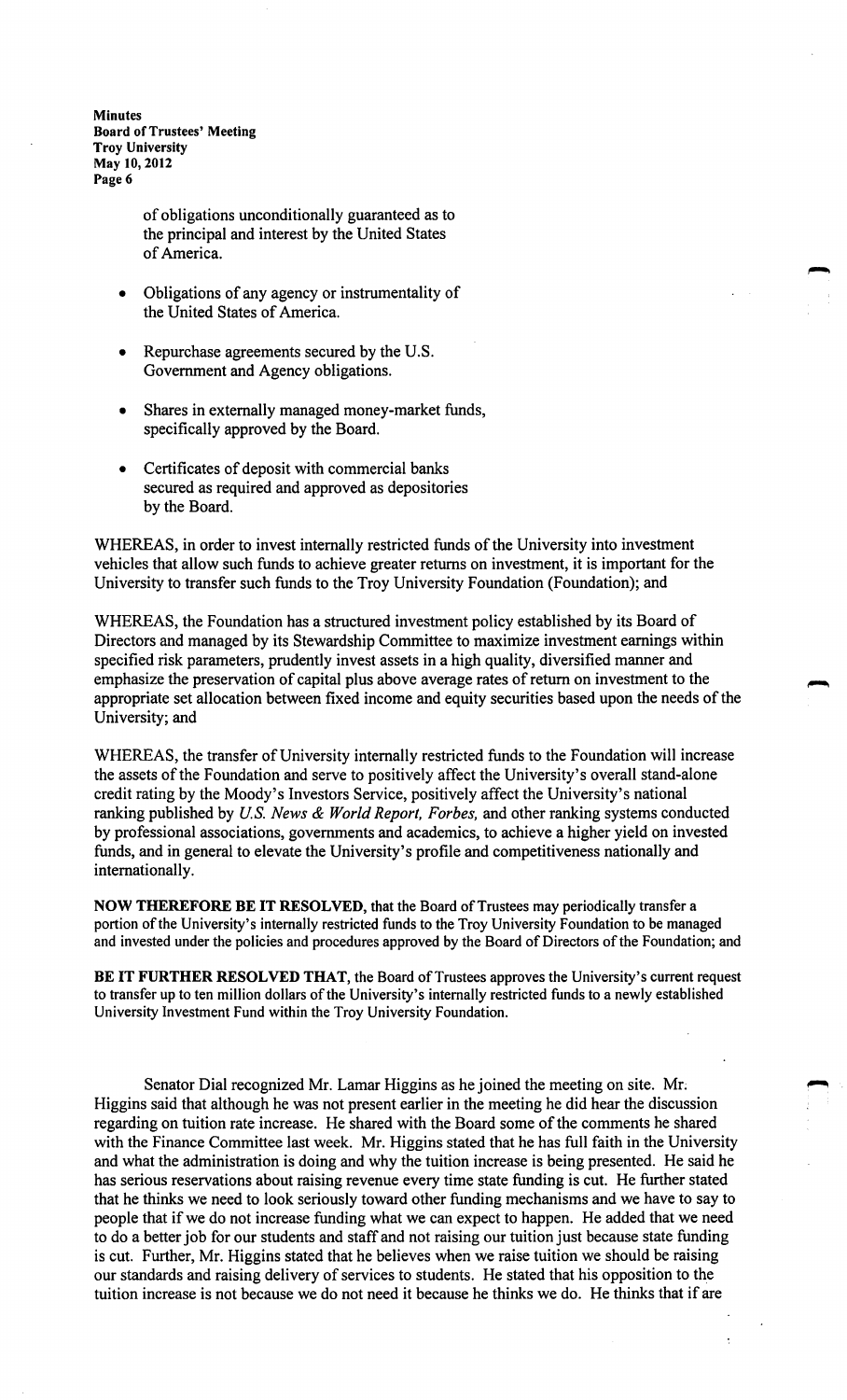going to increase tuition we need to look at two to three years down the road and not come back year after year with an increase.

Senator Dial thanked Mr. Higgins for his comments. He added that it is his hope before the next Legislative Session to assign each trustee a couple of senators so the trustees can communicate one-on-one with the senators to talk about funding concerns.

#### • **Athletics Committee, Honorable Allen Owen**

Mr. Owen welcomed Commissioner Karl Benson to the Troy University campus and called upon him to address the Board members.

#### • **Sun Belt Conference, Commissioner Karl Benson**

Commissioner Benson thanked the Board for the opportunity to address its members. He said that he is impressed with the campus and this history of Troy University and what it stands for. The Commissioner provided a brief overview of his career. He said he is excited to join the Sun Belt Conference and looks forward to working with member institutions. Commissioner Benson provided information on conference realignment and discussions underway. He reported that the Sun Belt Conference has recently added Georgia State and Texas State.

Commissioner Benson responded to comments and questions from Board members.

### • **Long-Range Planning Committee, Honorable Charles Nailen**

Mr. Nailen reported that the Long-Range Planning Committee met on February 14 by telephone, and the committee foqused on six areas of responsibility as identified in the Bylaws as the function of the committee. He added that future meetings were discussed in February and the agenda for the next meeting will-be review of the 2010-2015 Strategic Plan.

#### • **Student Affairs Committee, Honorable Lamar P. Higgins**

Mr. Higgins reported that the Student Affairs Committee has not met as yet but will meet by teleconference and in person periodically. He added that he welcomes the new SGA President, William Thompson, to the committee and looks forward to working with him.

#### • **Resolution No. 3-Commending Darreyel Laster, Out-going SGA President**

Mr. Higgins introduced Resolution No. 3 and added that it was his pleasure to recognize outgoing SGA Pre Mr. Darreyel Laster for his outstanding service to the Board.

#### **Resolution No. 3**

# **ACTION: On a motion by Mr. Higgins, seconded by Mrs. Carter, the Board approved the following resolution commending Mr. Darreyel Laster on his service to the Board and his Student Government Association presidency during the 2011-2012 academic year.**

Mr. Laster was presented a framed copy of the Resolution by the Board.

### **Resolution No. 3**

#### COMMENDING MR. DARREYEL LASTER

**WHEREAS,** Darreyel Laster served as President of the Troy University Student Government Association for the 2011-2012 academic year; and